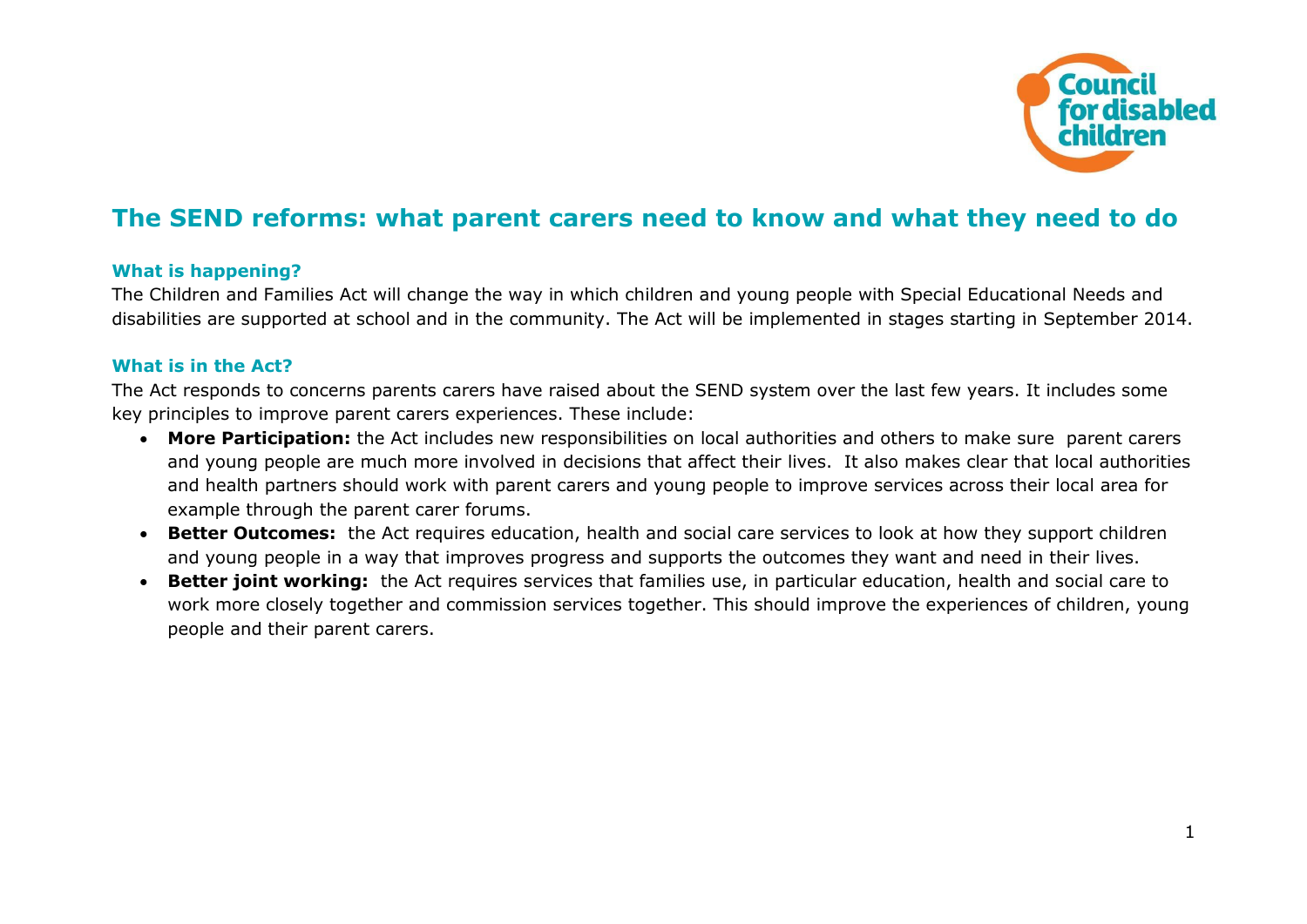#### **What does this mean in real life?**

**Education, Health and Care Plans** will replace Statements of Special Educational Needs and Learning Disability Assessments (LDAs). From September 2014, no new statements or LDAs will be available. In stages, over the next few years, children with an existing statement will have their statement transferred to an Education, Health and Care Plan. There will be agreed procedures for the changeover and parent carers and young people will have a say in these. Existing rights, for example rights of appeal, will continue during the transfer.

**Education, Health and Care Plans** can continue to support young people up to the age of 25 if the Local authority considers that the young person needs more time to complete their education or training.

**SEN support** will replace School Action and School Action Plus. Schools will still be required to identify children who need additional support, involve parent carers and children and young people in planning how to meet these needs and call on specialists from outside the school when they need to.

**Local offer** from September 2014 every local authority will be required to have a "local offer" which informs parent carers and young people with SEN or disabilities what is provided in their local area, including what to expect from local early years providers, schools, colleges, health and social care. In addition it will include information on how decisions are made about how services are allocated, how to request a personal budget, how to access more specialist support and how to complain or appeal. Local authorities must involve parent carers, children and young people in developing their local offer.

**Information and advice** Local authorities already have to make information and advice available to parent carers about SEN, through parent partnership services. From September, local authorities must make information and advice available that also covers disability, health and social care and is also available directly to young people as well as parent carers building on the services (like parent partnership services) they already have in place.

Families with children or young people going through a statutory assessment leading to an education, health and care plan may also be able to get help from an **Independent Supporter** – someone who doesn't work for the local authority who can help parents and carers, and young people, through the process.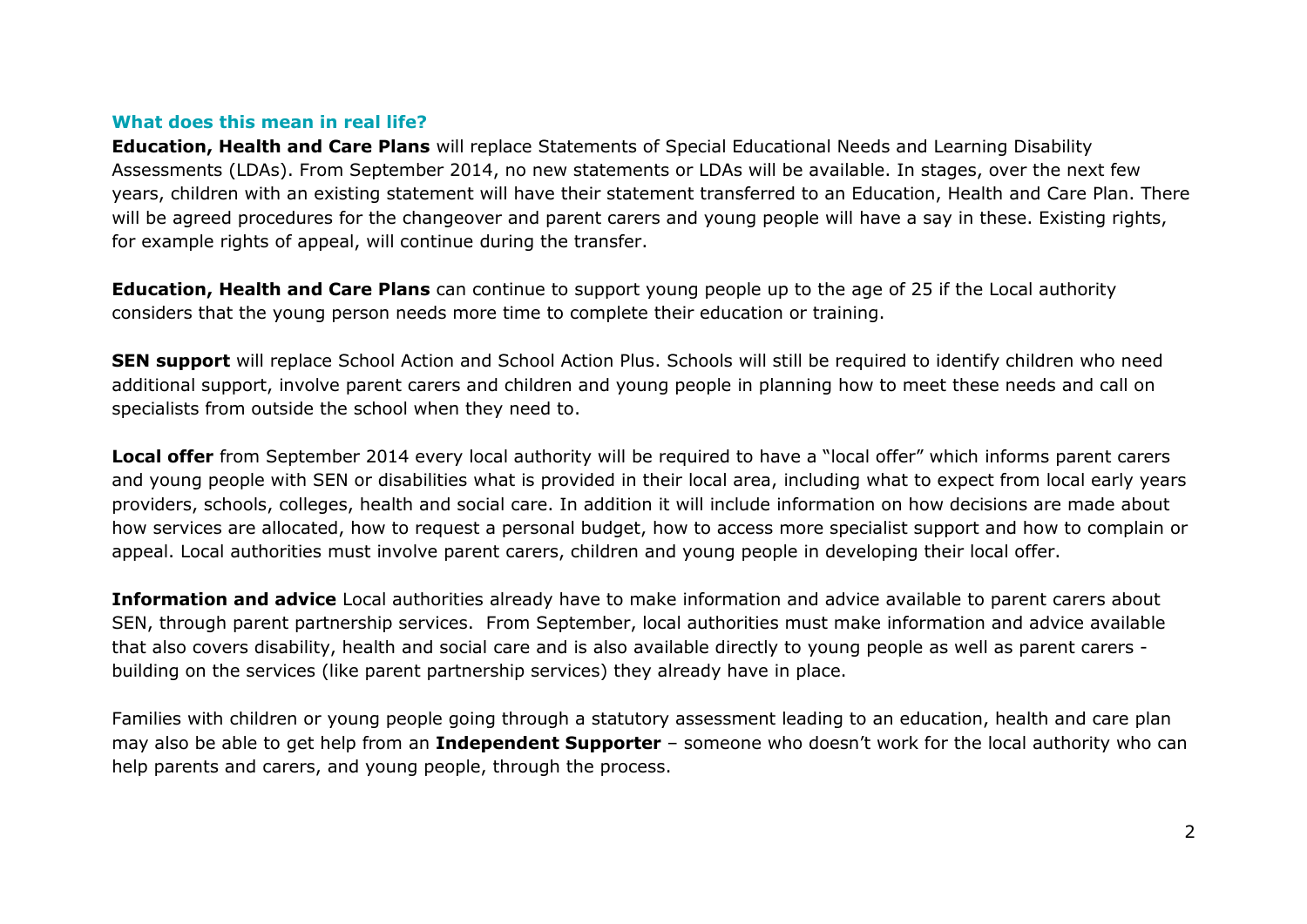**Other changes** there are lots of other changes, but these are some of the main ones. There are also things that are not changing, for example the disability discrimination duties in the Equality Act are the same as they were before the SEND reforms started.

## **How can I find out what early years providers, schools, colleges, social care and health should do?**

**A new SEND Code of Practice** will be published. It will set out how decisions should be made for children and young people with Special Educational Needs or disabilities. This is statutory guidance and early years providers, all schools, colleges, local authorities and health partners **must** have regard to it when they decide what to do.

#### **How can I get involved?**

Parent carers can get involved in planning for these changes in their local area. Their local parent carer forum is involved in working strategically with the local authority and health partners. [You can find details of your local](http://www.nnpcf.org.uk/)  [forum here](http://www.nnpcf.org.uk/). Parent carers can join their local parent carer forum and can make a real difference by sharing their ideas and thoughts. It is always up to you how you participate in your forum – it may be just by being a member, or you may want to get more actively involved and make sure those who are making decisions know what parent carers think. You can also talk to the SENCO at your child's school or the person responsible for SEND support at your college and ask them what they are doing to prepare for these changes.

### **What can I do if I am worried about how this will affect my child?**

If you are worried about your individual child, please contact your local Parent Partnership Service for advice and support. You can find details of your local Parent Partnership Service here:<http://www.parentpartnership.org.uk/> You can also call the Contact a Family SEND freephone helpline 0808 808 3555 (9.30 – 5pm Mon-Fri) email: [helpline@cafamily.org.uk](mailto:helpline@cafamily.org.uk)

There is a range of "mythbusters" that have been produced to help clarify concerns parent carers may have, or have been told might result from the changes. You can find them here: <http://www.councilfordisabledchildren.org.uk/childrenandfamiliesbillmyths>

and at <http://www.councilfordisabledchildren.org.uk/childrenandfamiliesbillmyths-ehcps>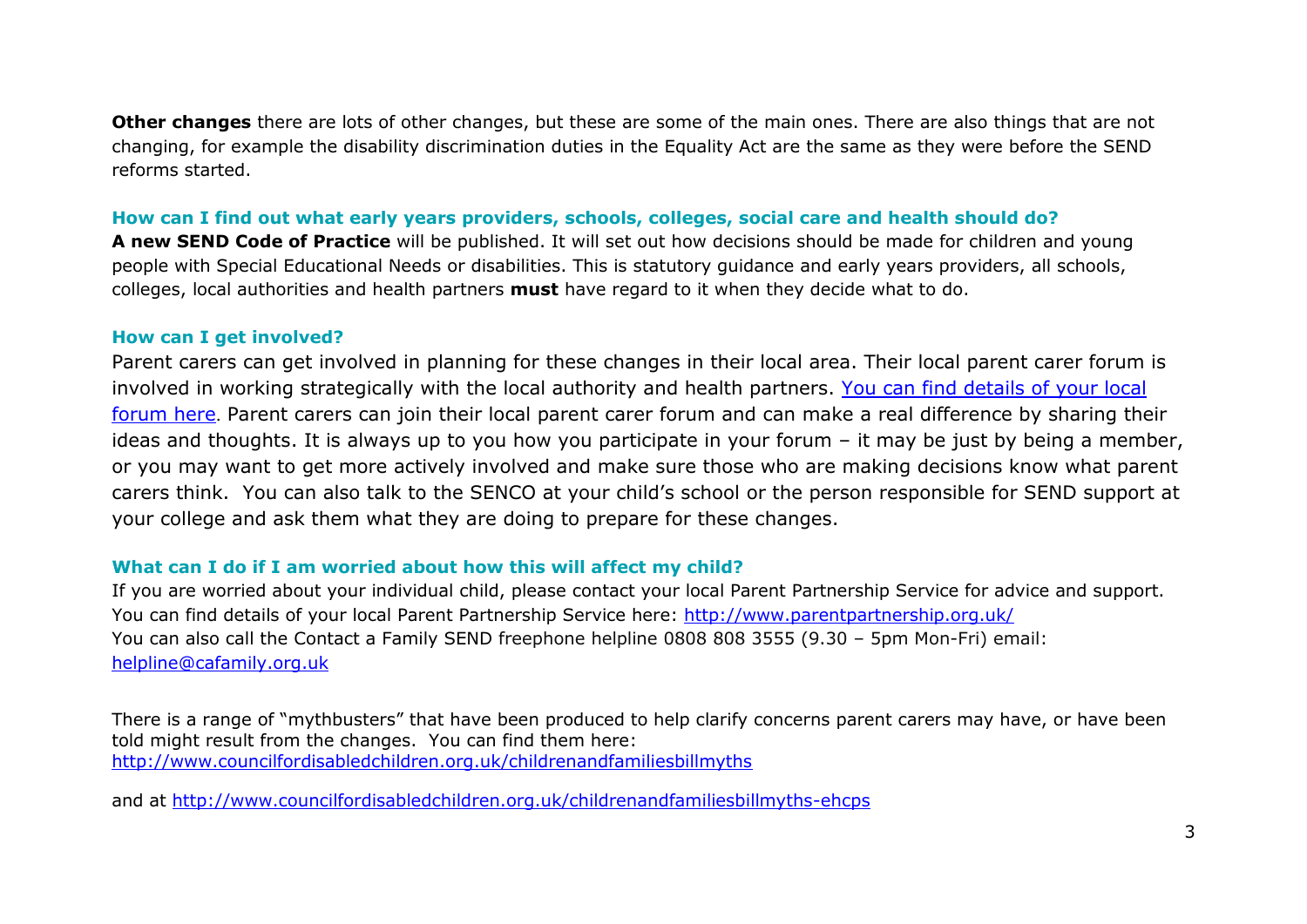Parent Carer Forums have put a number of questions forward about the changes. [You can read these](https://docs.google.com/viewer?a=v&pid=sites&srcid=ZGVmYXVsdGRvbWFpbnxubnBjZnRlbXB8Z3g6NzBlM2NhNDUxYTA2ZjA1NA) questions and the [answers from the Department for Education here.](https://docs.google.com/viewer?a=v&pid=sites&srcid=ZGVmYXVsdGRvbWFpbnxubnBjZnRlbXB8Z3g6NzBlM2NhNDUxYTA2ZjA1NA)

## **When is this going to happen?**

The law will start to change the arrangements in September 2014. Most local areas are making preparations and plans for this right now. It will take some time for local areas to make all of the changes that are required, so changes will take place over a number of years.

## **Glossary**

**SEN:** special educational needs

**SEND:** special educational needs and disabilities

**Children and Families Act:** Part 3 includes new laws on SEN and disability, which will be brought into force from 1 September 2014.

**SEN Code of Practice:** this is statutory guidance for people and organisations who have duties towards children and young people with SEN. The current Code continues to apply until September 2014 and some parts of it will continue after that. A new Code will be issued in 2014 under Part 3 of the Children and Families Act.

**Statutory guidance:** where statutory guidance applies to someone, they cannot ignore it and they must have a good reason for doing something different from what the guidance tells them.

**Parent Carer Forum:** a Parent Carer Forum (PCF) is a group of parents and carers of disabled children who volunteer their time and work with local authorities, education, health and other providers to make sure the services they plan and deliver meet the needs of disabled children and families. In England there are parent carer forums in almost all local authority areas. You can find out more about Parent Carer Forums, and details of your local forums here.

[www.cafamily.org.uk/parentcarerparticipation](http://www.cafamily.org.uk/parentcarerparticipation) and [www.nnpcf.org.uk](http://www.nnpcf.org.uk/)

**Parent Partnership Service:** Parent Partnership Services (PPS) offer advice and support to parents and carers of children and young people with special educational needs. They are statutory services; this means there has to be one in every local authority. They are free, impartial and confidential services. You can find out more about PPSs here.

<http://www.parentpartnership.org.uk/>